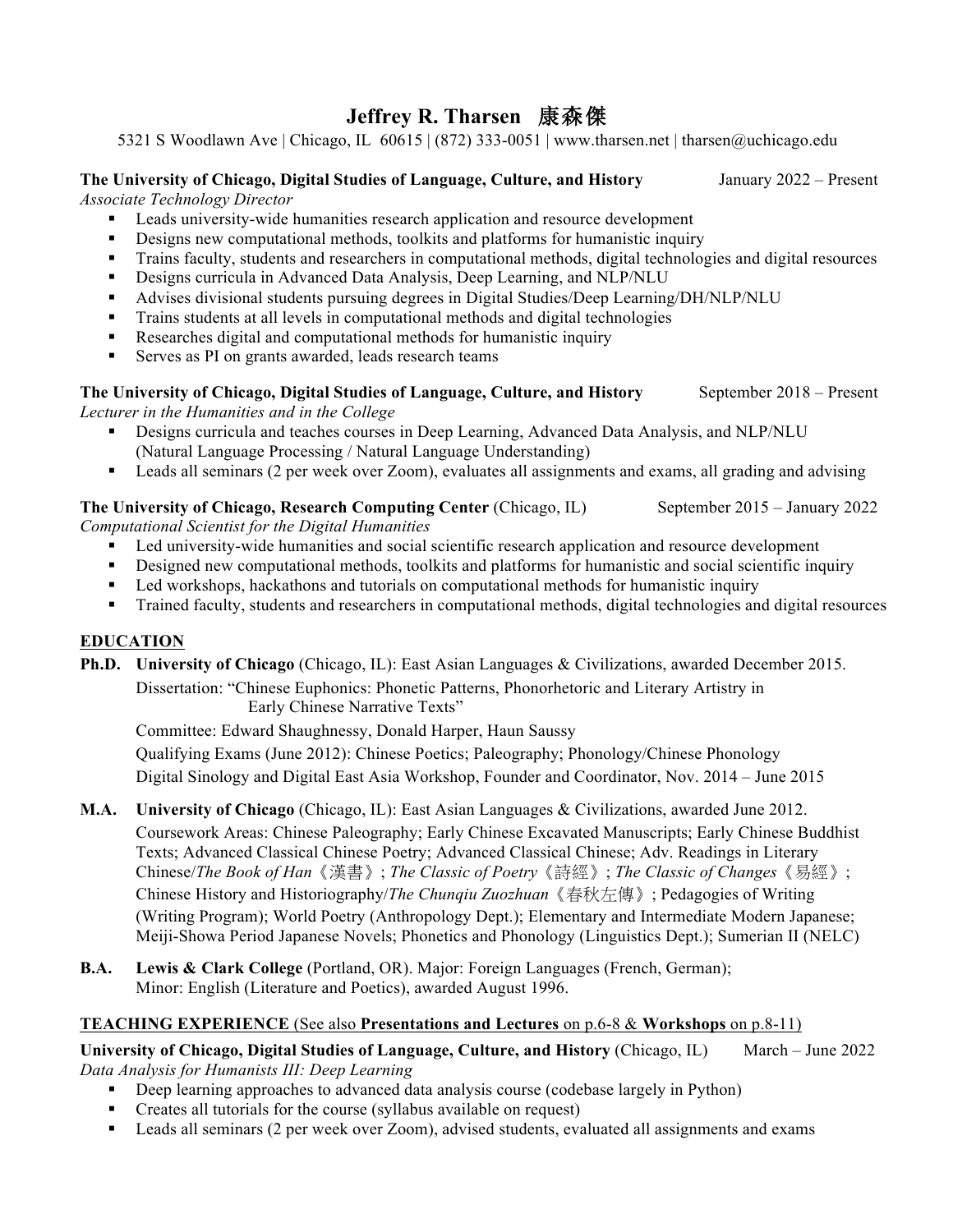#### **University of Chicago, Digital Studies of Language, Culture, and History** (Chicago, IL) Jan. – March 2022 *Data Analysis for Humanists II*

§ Advanced data analysis course based in R

- Creates all tutorials for the course (as RStudio Workbooks) (syllabus available on request)
- Leads all seminars (2 per week over Zoom), advised students, evaluated all assignments and exams

## **University of Chicago, Digital Studies of Language, Culture, and History** (Chicago, IL) March – June 2021 *Natural Language Processing*

- Course based in Python and designed for students in the Digital Studies program
- Created all tutorials for the course in Jupyter Notebook / Python (incl. machine learning/NN/DL algorithms)
- Led all seminars (2 per week over Zoom), advised students, evaluated all assignments and exams

## **University of Chicago, Digital Studies of Language, Culture, and History** (Chicago, IL) Jan. – March 2021 *Data Analysis for Humanists II*

- Advanced data analysis course based in R
- Created all tutorials for the course as RStudio Workbooks
- Led all seminars (2 per week over Zoom), advised students, evaluated all assignments and exams

## **University of Chicago, Digital Studies of Language, Culture, and History** (Chicago, IL) Jan. – March 2019 *Natural Language Processing*

- Course based in Python and designed for students in the Digital Studies program
- Created all tutorials for the course in Jupyter Notebook (incl. machine learning/NN algorithms)
- Led all seminars (3 per week), advised students, evaluated all assignments and exams

# **University of Chicago, Digital Studies of Language, Culture, and History** (Chicago, IL) Sept. – Dec. 2018

*Data Analysis for Linguistic, Cultural, and Historical Research*

- Course based in R and designed for students in the Digital Studies program
- Created all tutorials for the course as RStudio Workbooks
- Led all seminars (3 per week), advised students, evaluated all assignments and exams, submitted all grades

## **UChicago Graham School of Continuing, Liberal, and Prof. Studies** (Chicago, IL) January – June 2015 *Taiwan: Past, Present, Future*

- § Course designed for 20 adult learners (continuing education)
- Developed learning objectives related to East Asian history, culture and geopolitics

#### **University of Chicago, Dept. of East Asian Lang. & Civ.** (Chicago, IL) Sept. 2011 – June 2012 *Undergraduate Thesis Tutorial I-III (Autumn, Winter, Spring)*

- Provided one-on-one advising for all senior undergraduates writing senior theses (5 students)
- Led seminar discussions on research practices and writing strategies, with focus on argumentation
- Communicated student progress to faculty advisors

## **University of Chicago, Dept. of East Asian Lang. & Civ.** (Chicago, IL) March – June 2011

*Confucius and Laozi (*孔子與老子*) [Course Assistant]*

- § Supported class of 20 students, assisted students with written composition and research strategies
- § Organized extracurricular reading sessions of original source materials

## **University of Chicago, Dept. of East Asian Lang. & Civ.** (Chicago, IL) Sept. – Dec. 2009 , Sept. – Dec. 2010 *Introduction to East Asian Civilizations – China [Course Assistant]*

- § Assigned and graded all written assignments; graded all examinations
- Eed weekly discussion sections  $(\sim 25 \text{ students each})$
- Held regular office hours; assisted professor with various course-related administrative duties

## **Sichuan University** (Chengdu, Sichuan, P.R.China) August 1998 – July 1999 – July 1999

*Foreign Language Training Center, English Dept.*

- Developed complete curricula and materials for all courses taught: English Literature, Advanced English Composition, Intermediate English Reading, Advanced English Reading, Intermediate/Advanced English Conversation, American Culture & Media
- **•** Delivered weekly lectures on English Language  $\&$  Literature and American Culture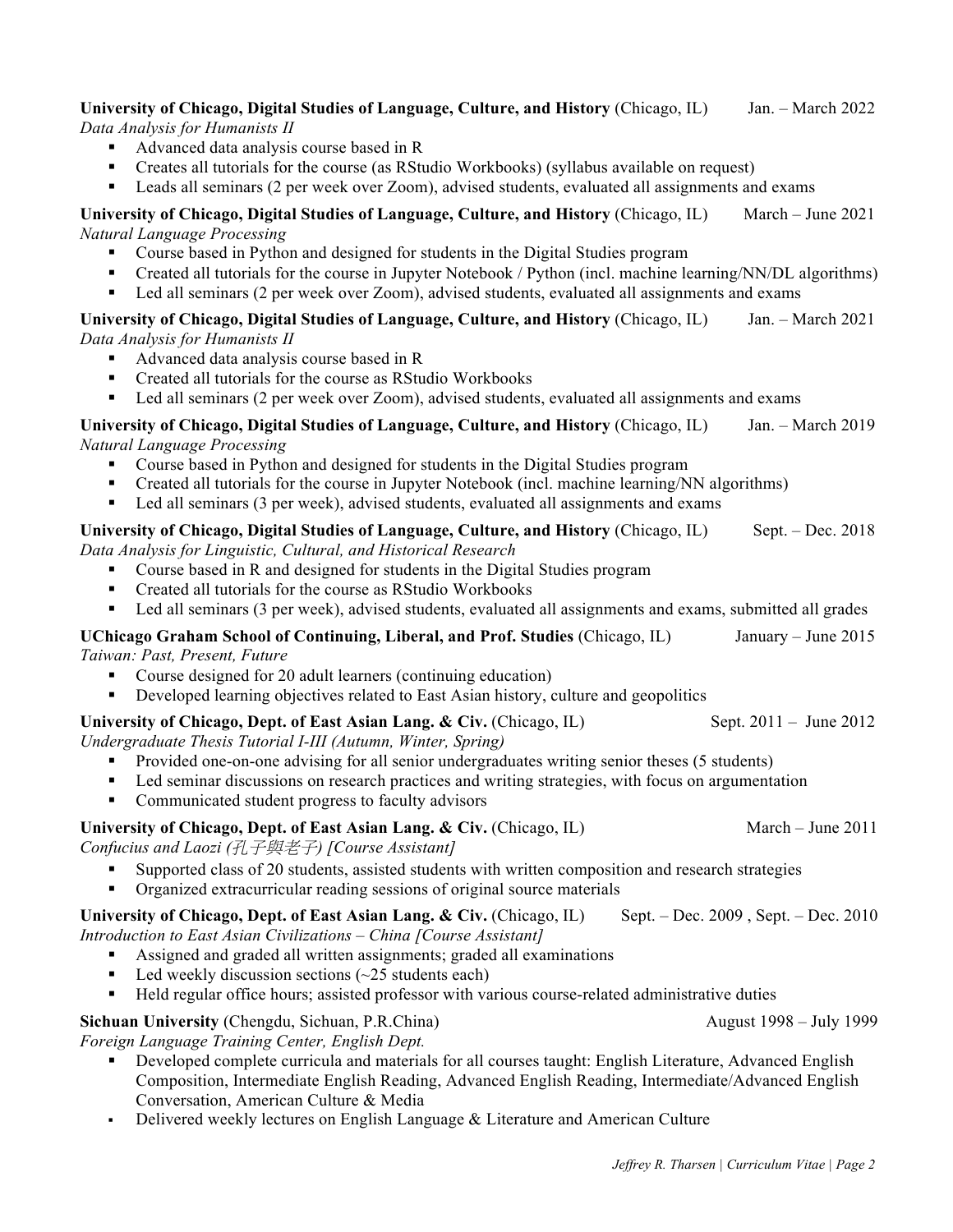## **UNIVERSITY SERVICE**

## **Digital Humanities Forum, University of Chicago Division of the Humanities** Sept. 2016 – present

*Co-chair, with Hoyt Long and Carmen Caswell*

§ Oversees all operations of the DH Forum: inviting speakers, moderating panels, budgeting and administration

## **Theses Supervised:**

- 2021 : Jonathan Kim, Master's in Digital Studies Guadelupe Blanco, Master's in Digital Studies Cherry Ying, Master's in Digital Studies
- 2020 : Abhishek Pandit, Master's in Computational Social Science
- 2019 : Junshu Liu, Master's in Digital Studies
	- Keane Costello, Master's in Digital Studies

## **Recent Conferences and Symposia Organised:**

- Nov. 9-10, 2019 Chicago Colloquium for Digital Humanities and Computer Science, University of Chicago, Division of the Humanities (co-chair: Carmen Caswell)
- Nov. 2, 2019 "Tools and Methods for Digital China Studies: Across and Outside the Disciplines", University of Chicago, Center for East Asian Studies (co-organizer: Haun Saussy)

## **Oversight Committees and Boards:**

- 2021 present University of Chicago, Digital Studies Program Technical Advisory Board
- 2021 present ADHO, DH Tech Special Interest Group Steering Committee
- 2020 present ACH, Multilingual and Multicultural (MLMC) Committee
- 2019 present Seoul National University, Big Data Lab Oversight Committee

## **Creel Center for Chinese Paleography, University of Chicago** Sept. 2014 – June 2015

*Coordinator*

§ Oversaw all operations of the Creel Center, including conference hosting and administration for all workshops and events; developed Center website (cccp.uchicago.edu) and all hosted digital course content

## **Digital Sinology and Digital East Asia Workshop, University of Chicago** Sept. 2014 – June 2015

*Founder and Coordinator*

- Led monthly interdisciplinary discussions and bimonthly training sessions for faculty and students
- Facilitated all logistics for visiting faculty and student speakers
- Selected speakers; managed workshop website

## **China Before Print Workshop, University of Chicago** Sept. 2009 – June 2011

*Coordinator*

- Led monthly discussions
- Facilitated all logistics for visiting faculty and student speakers
- Selected speakers; managed workshop website

## **AWARDS & HONORS**

- Jan. 2017 DHAsia Fellowship awarded, Center for Spatial and Textual Analysis, Stanford University
- May 2013 Center for East Asian Studies Dissertation Writing Fellowship awarded, University of Chicago
- April 2012 J. William Fulbright U.S. Scholar Fellowship awarded (P.R.China: Fudan U.), U.S. Dept. of State
- June 2007 University of Chicago Fellowship awarded, University of Chicago (Duration: 5 years)
- June 2006 Taiwan Graduate Study Scholarship awarded, Taiwan Ministry of Education
- Feb. 2005 The International Library of Poetry, International Open Poetry Contest, semi-finalist
- Sept. 2004 Taiwan Scholarship awarded, Taiwan Ministry of Education via U.S. Dept. of Education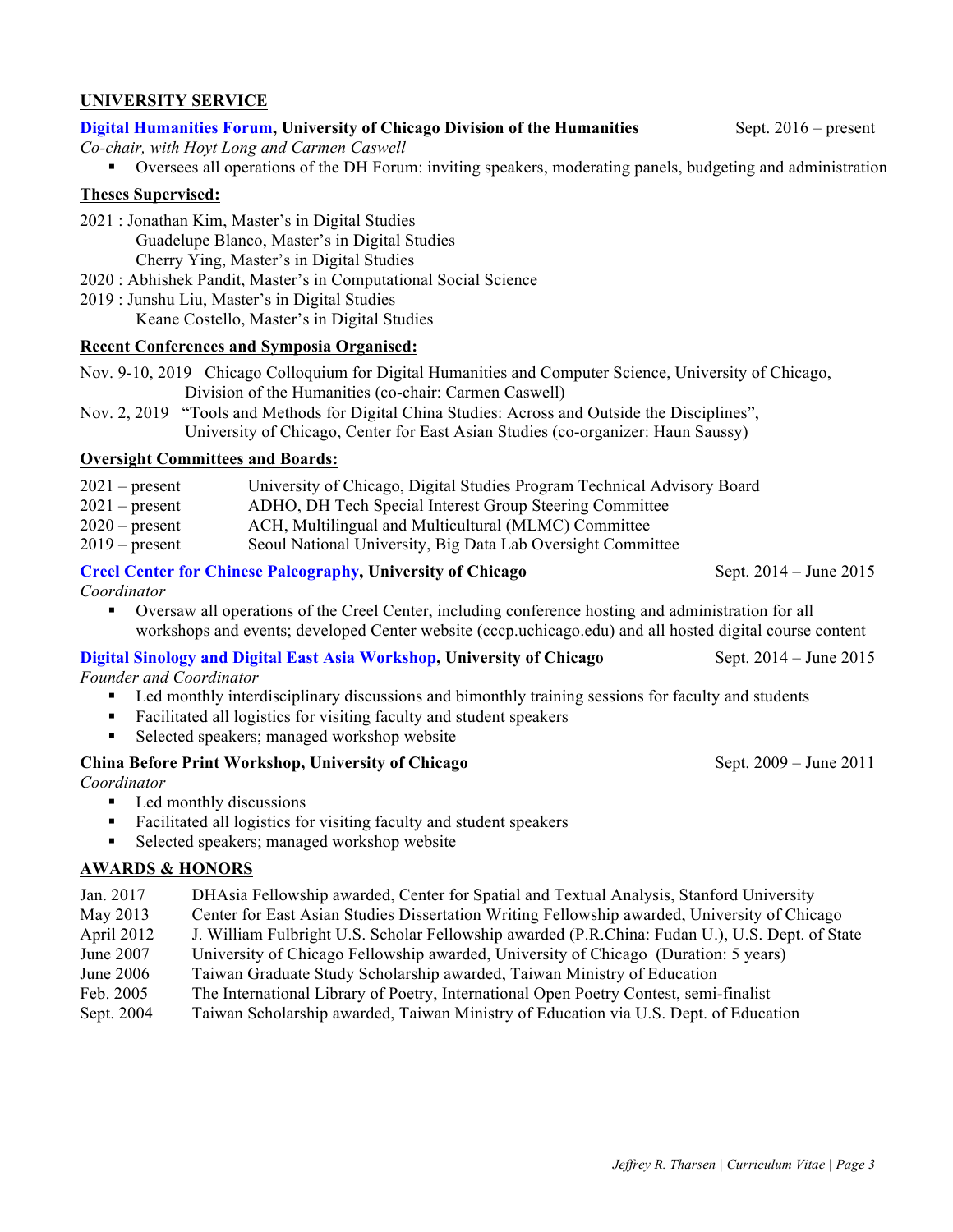## **LANGUAGES**

Native: English Near-native/fluent: Chinese (Mandarin 普通話/國語); German; French; Swedish Literate/conversational: Spanish; Norwegian; Japanese; Italian; Hindi; Flemish Ancient language training: Chinese (classical, preclassical, phonology, paleography); Sumerian

#### **TECHNICAL SKILLS**

- **Digital Humanities**: digital philology; digital lexicography; NLP/NLU; machine learning/deep learning/AI; OpenMP/MPI/HPC and parallel computing; transformers (BERT, GPT[2/3], ELMo, DALL-E, CLIP, GAN); multilingual text analysis; morphological analysis; paleographic analysis; computer vision; corpus linguistics; network analysis; data visualization (R, bokeh/rbokeh, D3, gephi); vector space modeling (word2vec, BERT); database architectures, development and optimization (hierarchical, graph, noSQL); GIS and geospatial data analysis (ArcGIS, QGIS, CartoDB); stylometry; topic modeling; text encoding; TEI; OCR; photogrammetry; SketchFab; Palladio; Tableau; others
- **Programming languages**: C; C++; Java; Javascript; Python; R; Perl; PHP; SQL; CSS; HTML; CGI; elasticsearch; Visual Basic/vbscript; LibreOffice XML; others
- **Administration/Networking:** Windows 10/8/7/Vista/XP/2000/NT/Me/.Net; \*NIX (UNIX SunOS/Solaris, Linux); Mac OS 6.x-10.x and iOS; MySQL; LAN/WAN (TCP/IP, SSL, DHCP, SSH); MediaWiki; Drupal; WordPress

**Hardware/Architecture:** x86/x64 PC/HPC; Macintosh; Sun/Solaris

#### **PROFESSIONAL ORGANIZATIONS**

Association of Digital Humanities Organizations (ADHO) Joint Membership (ACH, EADH, CSDH/SCHN, AADH, JADH), 2015-present Association for Asian Studies (AAS), 2013-present Modern Language Association (MLA), 2014-present

#### **PREVIOUS WORK EXPERIENCE:**

#### **Freelance Translator and Editor** *(English, Chinese, German, French)* Jan. 2005 – August 2007

§ Clients include National Taiwan University; National Taiwan Normal University; National Chengchi University; Institute for Information Industry Taiwan; Peacetime Foundation of Taiwan

#### **Parity Systems, Ltd.** (Evanston, IL) Dec. 1999 – July 2004

*Software Engineer*

- Designed, developed and administered specialized data-driven applications, including all coding, database structuring, training, technical support, and budgeting for projects
- § Windows NT/2000/XP and Linux/Fedora networking; information security

## **PEDAGOGY TRAINING**

#### **University of Chicago Center for Teaching and Learning** (Chicago, IL)

May 2014 Workshop on Assignment Design

- May 2014 Workshop on Course Design
- Jan. 2014 Seminar on Course Design
- Sept. 2013 Workshop on Teaching in the College
- Sept. 2010 Workshop on Teaching in the College
- Summer 2010 Pedagogies of Writing
- Sept. 2009 Workshop on Teaching in the College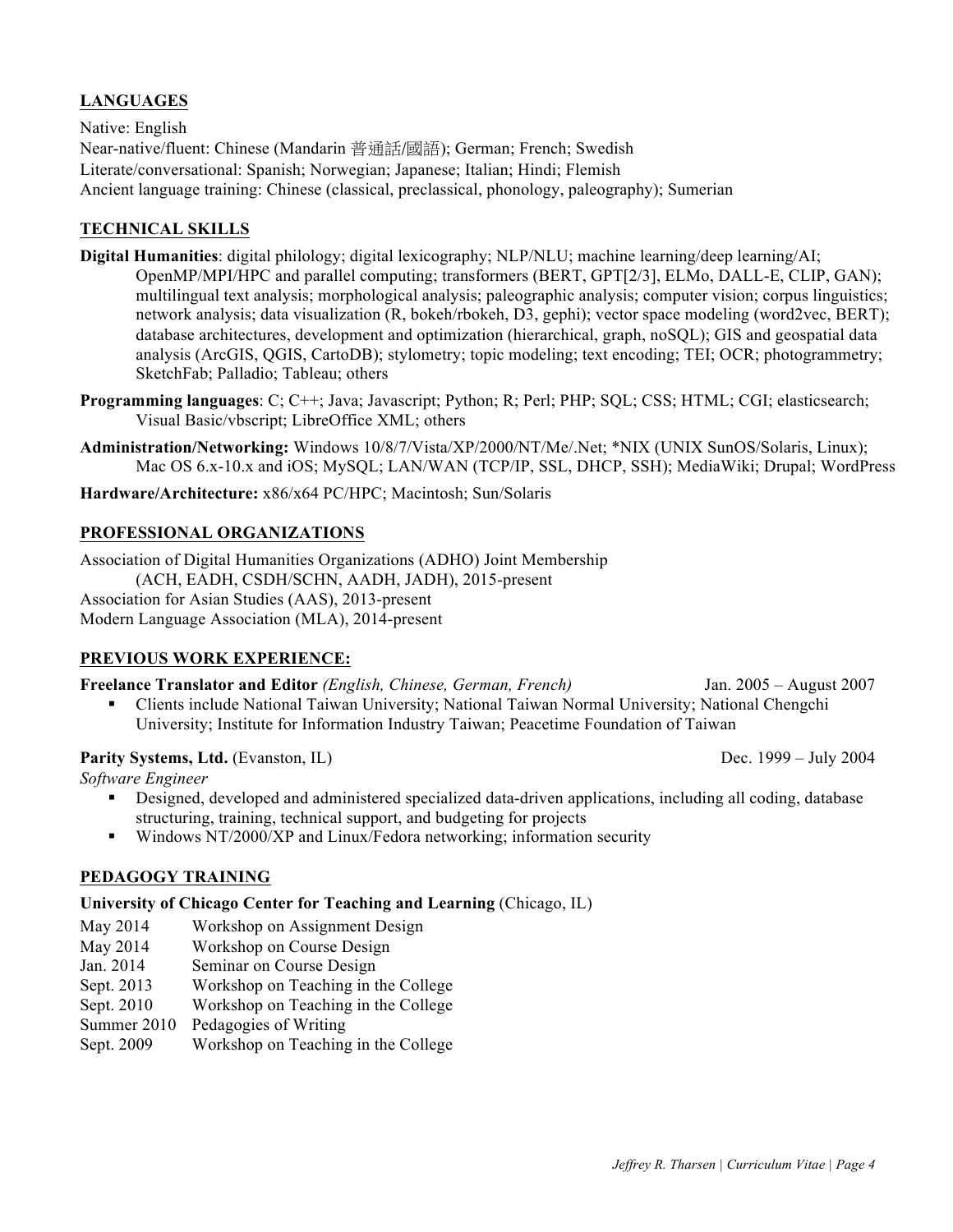#### **PUBLICATIONS**

#### *In process:*

- "From Form to Sound 自形至聲 : Visualizing Computational Analyses of Premodern Chinese Phonology and Phonorhetoric with Applications for Phonetic Scripts." *International Journal of Digital Humanities* 1.4 (2021).
- Dombroski, Quinn; Gniady, Tassie; Kloster, David; Meredith-Lobay, Megan; Tharsen, Jeffrey and Zickel, Lee. "Voices from the Server Room: Humanists in HPC." In *Debates in the Digital Humanities*, University of Minnesota Press, 2021. Series Editors: Jessica Marie Johnson, David Mimno, Lauren Tilton.
- Tharsen, Jeffrey and Gladstone, Clovis. "TextPAIR Viewer (TPV) 1.0: An Interactive Visual Toolkit for Exploring Networks of Textual Alignments and Text Reuse." *Journal of Digital Humanities* (Beijing), 2 (2021).
- "Computational Methods to Identify Phonorhetoric and Phonological Patterns as Text-Structuring Devices in Early Chinese Prose", In *"Warp, Weft, Wen / Phoneme, Pattern, Pun – Structural Approaches to Chinese Texts"*, *Studies in the History of Chinese Texts*, Brill. Series Editors: Martin Kern, Robert Hegel, D.X. Warner.

#### *In print:*

- "Chinese Euphonics: Phonetic Patterns, Phonorhetoric and Literary Artistry in Early Chinese Narrative Texts", Ph.D. dissertation, University of Chicago, 2015. (*Chinese Euphonics*: manuscript under contract and accepted for publication, DeGruyter "Worlds of East Asia" series, publication 2022.) http://doi.org/10.6082/M1XS5S9K
- Tharsen, Jeffrey and Gladstone, Clovis. "Using Philologic For Digital Textual and Intertextual Analyses of the Twenty-Four Chinese Histories 二十四史." *Journal of Chinese History* 4, no. 2 (2020): 558–63. doi.org/10.1017/jch.2020.27
- "Comparative Phonorhetorical Analyses of Speeches in the *Zuo Commentary* and the *Discourses of the States*", In *Journal of Chinese Literature and Culture* 6.2, Autumn 2019. Journal Editor: Cai Zong-qi 蔡宗齊.
- 〈早期中国散文中作为文本构建工具的音韵修辞和音韵模式〉 ["Phonorhetoric and Phonological Patterns as Text-Structuring Devices in Early Chinese Prose"], In *Studies in Prosodic Grammar*《韻律語法研究》 2019 (2), Autumn 2019. Journal Editor: Feng Shengli 馮勝利. ISBN 978-7-5619-4894-1
- *The Digital Etymological Dictionary of Old Chinese* 《古漢語詞源字典》, digital metadictionary and suite of computational tools designed to assist with the analysis of phonetic and phonorhetorical structures in Chinese texts, 2010-present. Accessible online at edoc.uchicago.edu
- *chapakhana*, website featuring series of interactive maps in CartoDB allowing users to explore the history of printing in South Asia, including a gallery of images taken from the printing houses and their publications, 2017-19 (PI: U.Stark, website designer: S.Elahi). Accessible online at chapakhana.rcc.uchicago.edu
- *The Sign And Gesture Archive (SAGA)*, large-scale digital archive of videos of signers/homesigners, gesturers and speakers plus associated metadata and annotation/coding files, including basic and advanced search and view modules with full security apparatus for IRB privacy controls, 2015-present. Currently in development; accessible online at saga.rcc.uchicago.edu
- "Review: *Reading Philosophy, Writing Poetry* by Wendy Swartz", In *CLEAR (Chinese Literature: Essays, Articles, Reviews)* 40 (2018). Editor: William H. Nienhauser, Jr. ISSN 0161-9705
- Co-Editor, with Thomas J. Mazanec and Chen Jing. *Digital Methods for Traditional Chinese Literary Studies*. *Journal of Chinese Literature and Culture* 5.2, Special Edition, November 2018. Journal Editor: Cai Zong-Qi 蔡宗齊. ISBN 978-1-4780-0496-7
- Tharsen, Jeffrey R., Mazanec, Thomas J. and Chen Jing. "Introduction" In *Digital Methods for Traditional Chinese Literary Studies*, *Journal of Chinese Literature and Culture* 5.2, Special Edition, November 2018. doi.org/10.1215/23290048-7256950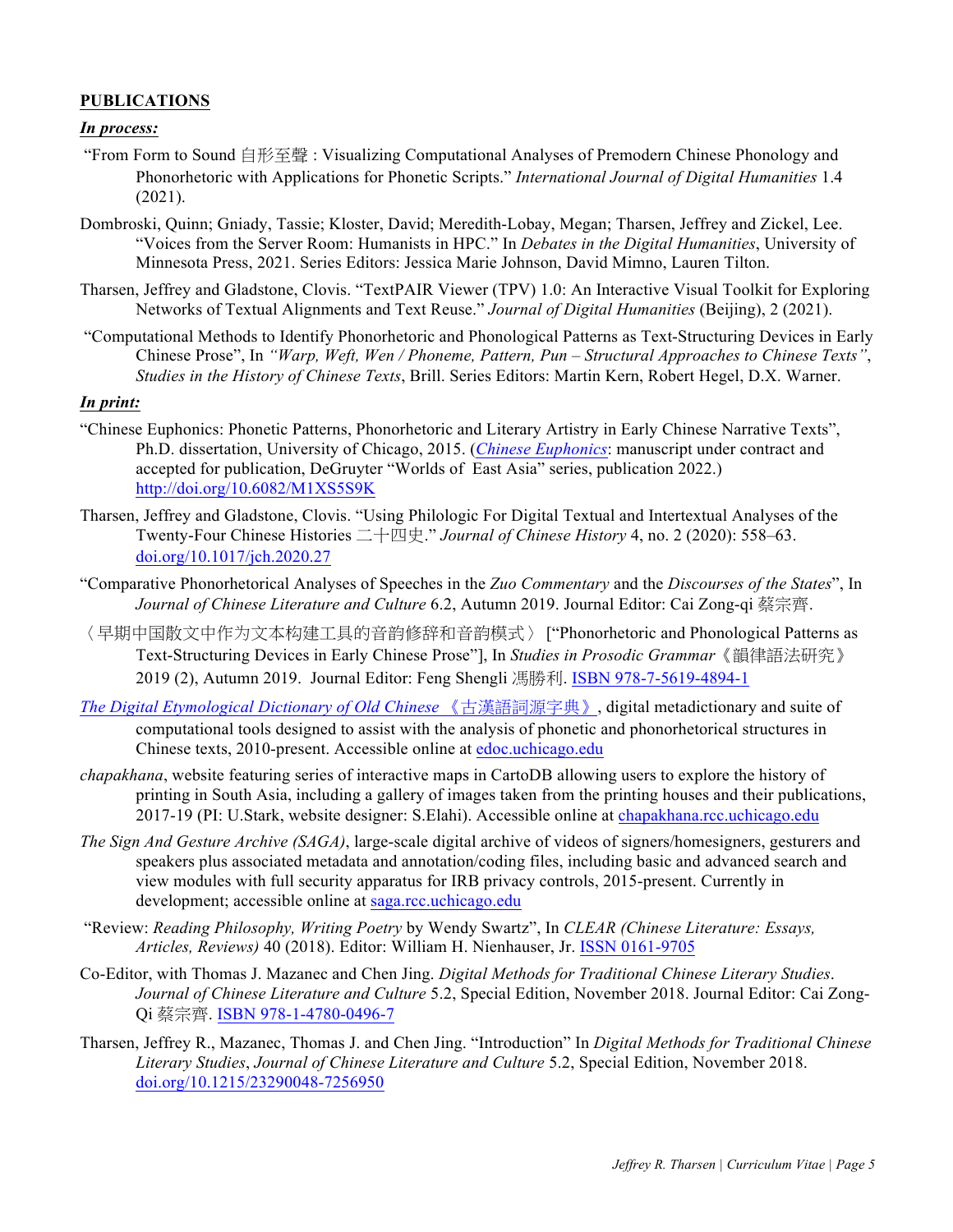- Liu Chao-Lin 劉昭麟, Mazanec, Thomas J. and Tharsen, Jeffrey R. "Exploring Chinese Poetry with Digital Assistance: Examples from Linguistic, Literary, and Historical Viewpoints," In *Digital Methods for Traditional Chinese Literary Studies*, *Journal of Chinese Literature and Culture* 5.2, Special Edition, November 2018. doi.org/10.1215/23290048-7257002
- *The Visual Text Explorer (VTE)*, user-customizable interactive digital visual interface designed for analytics of words and phrases in user-provided sources, allowing for simultaneous close and distant reading and multidimensional data analytics, 2016-2018. Accessible online at edoc.uchicago.edu/vte
- *Intertext*, digital toolkit designed to assist with the identification and philological analysis of words and phrases through series of texts, 2015-2018. Currently in beta; prototype accessible at edoc.uchicago.edu/textccr4
- "The Bells of Liang Qi 梁其鐘: A Musical Reading of a 9th-century BCE Chinese Bronze Inscription" In *Cornell Classical Chinese Colloquium Guided Readings Series*. Series Editor: Robin MacNeal.
- "Digital Resources for Sinologists 1.0", with Holger H. G. Schneider, *Dissertation Reviews*, Published May 27, 2014. Accessible online at dissertationreviews.org/archives/9213
- "The 'Offerings' Chapter of the *Wen xuan*《文選‧祭文》", M.A. Translation presented to the University of Chicago, Dept. of East Asian Languages & Civilizations, June 2011
- "Poetic Diplomacy : The Practice of *Fu-shi* 賦詩 in Parallel Passages from the *Zuo zhuan*《左傳》and *Guo yu*  $\langle \text{unif } n \rangle$  ", M.A. Thesis presented to the University of Chicago, Dept. of East Asian Languages & Civilizations, June 2011
- "The Paleography, Rhetorical Structure and Content of the Shanghai Museum Chu Bamboo Manuscript '*San de*' 〈參德〉", M.A. Thesis presented to the University of Chicago, Dept. of East Asian Languages & Civilizations, June 2011
- "Sport and the 'Competitive Spirit' in Ancient China"〈中國古代體育運動與競爭之關係〉, 2006
- "Note to Self", poem in *Eternal Portraits*, The International Library of Poetry, 2005
- *Writing in a Foreign Language*¸ Senior Thesis presented to Lewis & Clark College, Foreign Languages Dept., August 1996 [Subject: Reasons why authors chose to write in languages other than their native languages, and an English-French-German linguistic analysis of translations of the same short story.]
- "Traces de l'avenir", short story (French) in *Polyglot*, Vol. 6, 1995, Portland
- "Heimdefinitionen", essay (German) in *Polyglot*, Vol. 6, 1995, Portland
- "Rainmemories", poem in *The Lewis & Clark Literary Review*, Vol. 21, 1994, Ash Creek Press, Portland
- "'Carrière', il m'a dit", essay (French) in *Polyglot*, Vol. 5, 1994, Portland
- "Cobblestones", poem in *The Lewis & Clark Literary Review*, Vol. 20, 1993, Ash Creek Press, Portland
- *Beginnings*, collection of poetry, 1992, Cal Central Press, Sacramento
- *Embark X*, editor, collection of poetry, 1992, Cal Central Press, Sacramento

#### **SELECTED CONFERENCE PRESENTATIONS & FORMAL LECTURES**

- "Comparative Vector Space Modeling of Tolkien's Works", MiddleMoot 2021: "Philology: Lover of Words, Friend of Words", Hawkeye Community College (October 2021)
- "The TextPAIR Viewer (TPV) 1.0: An Interactive Visual Toolkit for Exploring Large-Scale Networks of Textual Alignments and Text Reuses", with Clovis Gladstone, Historical Network Research on Chinese Studies Conference, Harvard University (July 2021) Link
- "The TextPAIR Viewer (TPV): An Interactive Visual Toolkit for Exploring Large-Scale Networks of Textual Alignments and Text Reuses", with Clovis Gladstone, Association for Computers and the Humanities Biennial Conference (July 2021)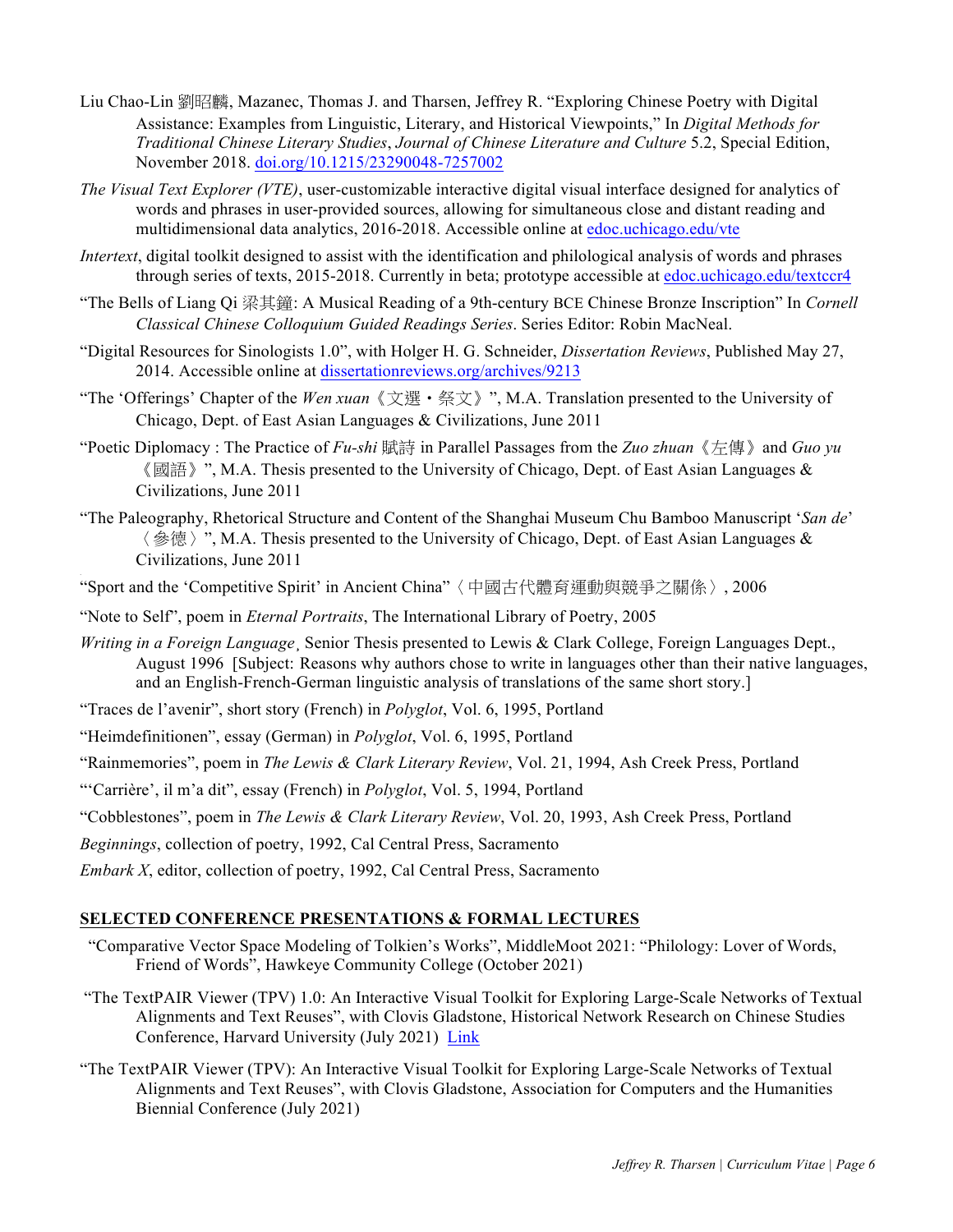- "History of the Future", Big Data and the Historian's Craft Lecture Series, Lingnan University / Seoul National University (June 2021)
- "Natural Language Processing of East Asian Material", East Asian Digital Humanities Working Group, Princeton University (May 2021)
- "Global/Local Approaches to the Digital Humanities: Languages, Cultures, Communities", WMCI Chinese Scholarly Lecture Series, William & Mary (April 2021)
- "Natural Language Processing and Digital Philological Analysis for Asian Languages", Association for Asian Studies Annual Conference, Digital Technologies Expo (March 2021)
- "Listening to the Ancients: Digital Methods Applied to Premodern Phonology and Phonorhetoric", Early Text Cultures Reading Group, Oxford University (March 2021) Video
- "Natural Language Processing and Digital Philological Analysis for Asian Languages", Association for Asian Studies Annual Conference, Digital Technologies Expo (Conference cancelled due to Covid, moved to 2021)
- "Digital and Computational Approaches to Chinese Literature and Linguistics", Keynote Address, 6<sup>th</sup> International Conference on Chinese Prosodic Grammar, Southwest University, Chongqing (October 2019)
- "Reconstructing [and Algorithmically Producing] the Sounds of Medieval Texts", 54<sup>th</sup> International Congress on Medieval Studies, Western Michigan University (May 2019) [Panel: "Interdisciplinarity in Digital Medieval Studies", panel organizers: Lynn Ransom and Lisa Fagin Davis, *Digital Medievalist*]
- "Computational Methods for Asian Studies: Examples from Digital Sinology", Carolina Asia Center, University of North Carolina at Chapel Hill (April 2019)
- "Digital Philology: Pattern Identification in Pre-Modern Chinese Sources using Digital Lexica and Computational Methods", Association for Asian Studies Annual Conference, Digital Technologies Expo, Denver (March 2019)
- "Digital Philology, Digital Sinology and the Digital Humanities", WORD LAB Workshop, University of Pennsylvania (January 2019)
- "Digital Approaches to Premodern Chinese Phonology and Philology: Databases, Algorithms and Machine Learning", 2018 DH @ SNU Conference + Hackathon, Seoul National University (November 2018)
- "New Methods for Large-Scale Comparative Analyses and Visualizations of Semantic, Syntactic, and Phonetic Parallels in Asian Texts", DHAsia Summit Meeting, Stanford University (April 2018)
- "Phonorhetoric and Phonological Patterns as Text-Structuring Devices in Early Chinese Prose", Warp, Weft, Wen / Phoneme, Pattern, Pun – Structural Approaches to Chinese Texts Conference, Universität Zürich (April 2018)
- "Comparative Phonorhetorical Analyses of Early Chinese Literary-Historical Texts: Visualizing Parallel Passages in the *Chunqiu Zuozhuan*《春秋左傳》and the *Guoyu*《國語》", Association for Asian Studies Annual Conference, Washington, D.C. (March 2018) [Panel: "Digital Methods for Traditional Chinese Literary Studies", panel organizer J.Tharsen]
- "Comparative Phonorhetorical Analyses of the *Zuo Commentary*《春秋左傳》and the *Discourses of the States* 《國語》", Notes from the Digital Frontier: Patterns and Networks in Classical Chinese Literature Conference, University of California at Santa Barbara (February 2018)
- "The Bells of Liang Qi 梁其鐘 : A Guided Reading of a 9th-century BCE Chinese Bronze Inscription", Classical Chinese Colloquium, East Asia Program, Cornell University (September 2017)
- "Designing Next-Generation Computational Systems for Philological, Phonorhetorical and Literary Analysis", DHAsia Lecture Series, Center for Spatial and Textual Analysis, Stanford University (January 2017)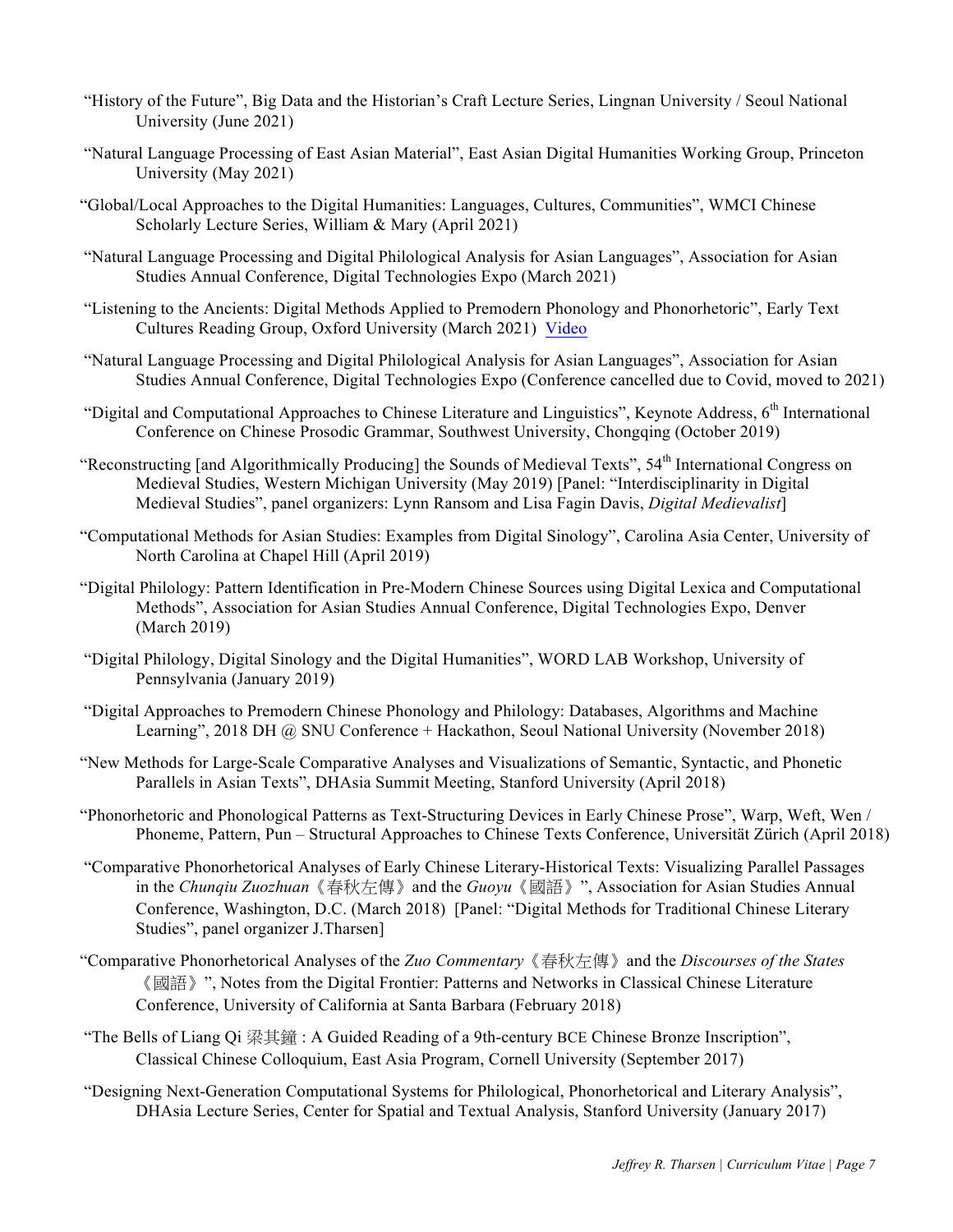- "The *Visual Text Explorer*: A Visual Textual Analytical Framework for Everyone", Chicago Colloquium on Digital Humanities and Computer Science (DHCS), University of Illinois at Chicago (November 2016)
- "Understanding the Databases of Premodern China : Harnessing the Potential of Textual Corpora as Digital Data Sources", Digital Research in East Asian Studies: Corpora, Methods, and Challenges Conference, Universiteit Leiden (July 2016)
- "From Digital Lexicography to Digital Philology", Association for Asian Studies Annual Conference, Seattle (April 2016) [Panel: "Digital Humanities Approaches to Chinese Culture, Part 1: Tools and Methods For Textual and Historical Analysis", panel co-organizers J.Tharsen and P.Vierthaler]
- "Digitizing the *Jingdian shiwen*《經典釋文》: Deriving a Lexical Database from Ancient Glosses", Chicago Colloquium on Digital Humanities and Computer Science (DHCS), University of Chicago (November 2015)
- "Digital Sinology and the Future of Philology", Lives and Afterlives: The Future of Asian Studies -- Third Annual Trans-Asia Graduate Student Conference at the University of Wisconsin-Madison (March 2015)
- "The Poetry in the Prose: Comparative Analyses of Phonetic Structures and Prosody in Selected Western Zhou Bronze Inscriptions, the Earliest Chapters of the *Classic of Documents* and Speeches from the *Zuo Commentary* to the *Spring and Autumn Annals*", Stanford-Berkeley Premodern Chinese Humanities Graduate Student Conference, Stanford University (April 2014)
- "The Poetry in the Prose: Comparative Analyses of Phonetic Structures and Prosody in Selected Western Zhou Bronze Inscriptions and the Earliest Chapters of the *Classic of Documents*", 17th Annual Southeast Early China Roundtable, Western Kentucky University (November 2013)
- "《古漢語詞源字典》數據庫與西周青銅器銘文古聲韻系統研究簡介" ["A Brief Introduction to the Databases of the *Digital Etymological Dictionary of Old Chinese* and the Ancient Sound Systems of Western Zhou Bronze Inscriptions"], Center for the Study of Excavated Documents and Ancient Philology 出土文献与古文字研究中心, Fudan University 复旦大学 (May 2013)
- "Transcending the Etymon and Allofam: The Development and Utility of the *Digital Etymological Dictionary of Old Chinese*", Language Variation and Change Workshop, University of Chicago (May 2010).
- "Beyond Rhyme: The Development of the *Digital Etymological Dictionary of Old Chinese* and Examples of its Use in Textual Analyses from the Western Zhou to the Tang", Creel-Luce Paleography Conference, University of Chicago (April 2010)
- "Rhyme, Repetition and Rhetoric: An Examination of the Recently Discovered *Fan wu liu xing*〈凡物流形〉 Texts", China Before Print Workshop, University of Chicago (May 2009)
- "The Development of the Threnodic Genres in Early China", China Before Print Workshop, University of Chicago (September 2009)
- "The Phonology and Tonal Patterning of Tang 唐 Poetry", DePaul University (February 2008)
- "Kingship in Accordance with Heaven's Mandate, Ruling the People with Virtue: The *Triad of Powers*〈參德〉", United States-China Peoples Friendship Association Annual China Symposium, University of Chicago (January 2008)

## **SELECTED RECENT WORKSHOPS AND PRESENTATIONS**

- Workshop: "Introduction to the Digital Humanities", Research Computing Center, University of Chicago (October 2016; June 2017; November 2018; October 2019; October 2020; November 2021)
- Workshop: "Natural Language Processing with GPT-3 (by OpenAI)", Research Computing Center, University of Chicago (August 2021)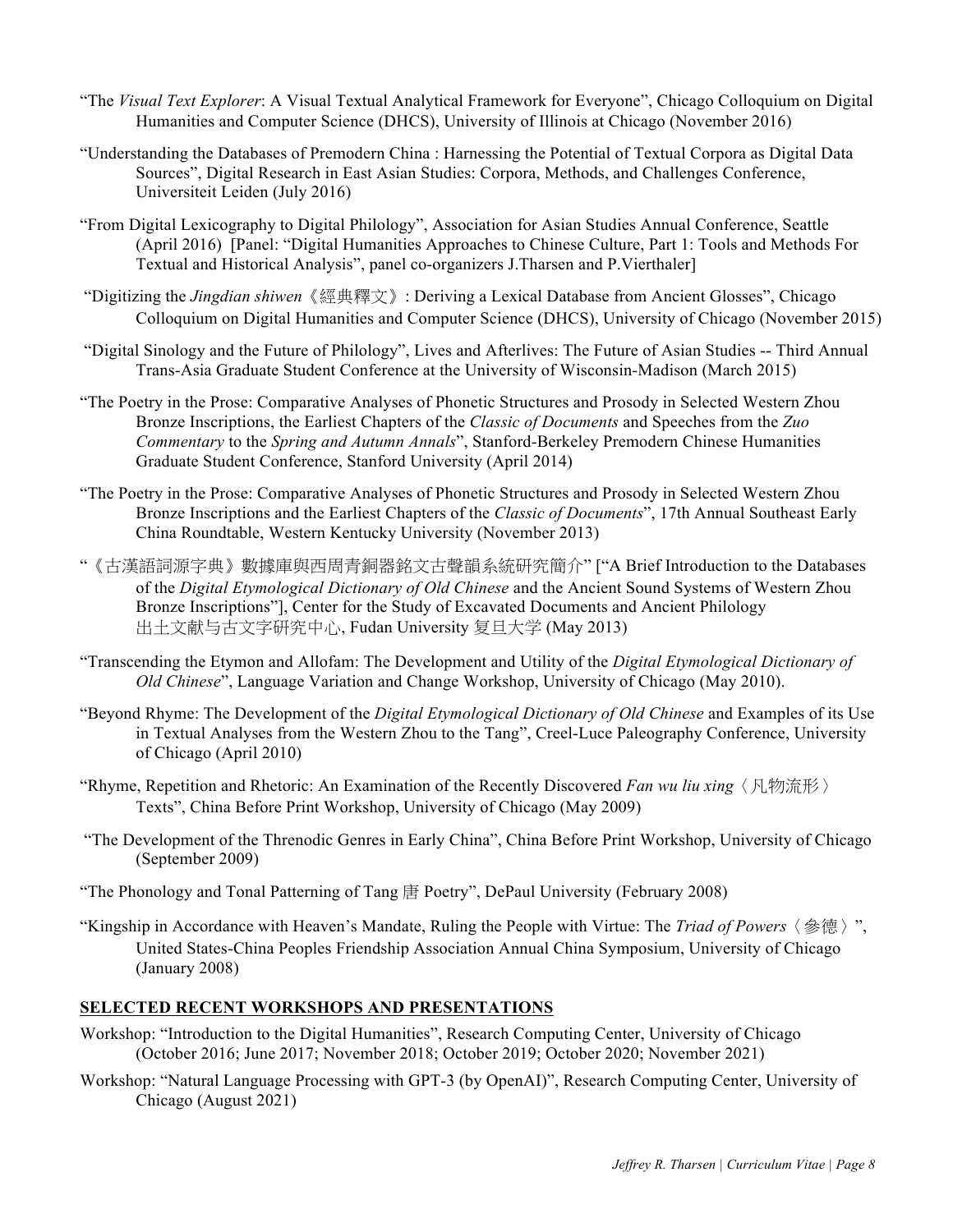- Workshop: Running jobs on Research Computing Center Systems using the SLURM Batch Scheduler and Best Practices", Research Computing Center, University of Chicago (June 2021)
- Workshop: "Advanced Methods for Text Visualization", Research Computing Center, University of Chicago (May 2021)
- Workshop: "Advanced Interactive Visualizations for Data Analysis (Bokeh + TensorSpace)", Research Computing Center, University of Chicago (February 2021)
- Workshop: "Introduction to the Research Computing Center", Research Computing Center, University of Chicago (October 2019; January 2021)
- Workshop: "Introduction to the Research Computing Center and Computational Resources for Humanists and Social Scientists", Research Computing Center, University of Chicago (October 2020)
- Workshop: "Can a Neural Network write poetry? Leveraging next sentence prediction with transformers BERT and GPT-2", Research Computing Center, University of Chicago (July 2020)
- Workshop: "Deep Learning Frameworks for Natural Language Processing: BERT and ELMo", Research Computing Center, University of Chicago (June 2020)
- Lecture: "Network Theory and Network Visualizations with Gephi", Digital Studies Program, Data Analysis II, instructor: Michael Fox (February 2020)
- Workshop: "Neural Networks for Word Vectors and Word Embeddings in Python", Research Computing Center, University of Chicago (February 2020)
- Panel moderator: "Natural Language Processing and Authorship Attribution", Chicago Colloquium on Digital Humanities and Computer Science (DHCS), University of Chicago (November 2019)
- Lecture: "Network Theory and Network Visualizations", Department of History, Introduction to Digital History, instructor: Faith Hillis (November 2019)
- Lecture: "Natural Language Processing (NLP) + Stylometry + Topic Modeling", Department of History, Introduction to Digital History, instructor: Faith Hillis (November 2019)
- Lecture: "Basics of OCR, Text Repositories and Text Visualization", Department of History, Introduction to Digital History, instructor: Faith Hillis (October 2019)
- Lecture: "Basics of Tableau and Data Visualization", Department of History, Introduction to Digital History, instructor: Faith Hillis (October 2019)
- Workshop: "Introduction to GitHub", Environmental Sciences Bootcamp, University of Chicago (Sept 2019)
- Workshop: "Text Analysis for Non-Western Scripts", Research Computing Center, University of Chicago (August 2019)
- Workshop: "Advanced Methods for Textual Analysis: Stylometry, Topic Modeling and Text Visualizations", Research Computing Center, University of Chicago (May 2019)
- Workshop and Panel: "Digital Humanities Methods", Romance Languages & Literatures, University of Chicago (May 2019)
- Workshop: "Digital Humanities and Textual Analysis in the SAGE2 Environment", Research Computing Center, University of Chicago (April 2019)
- Panel: "Developing Data Science and Digital Humanities Programs", UNC Chapel Hill (April 2019)
- Workshop: "Digital Textual Analysis for Large-Scale Repositories (HathiTrust Data Capsule and others)", Research Computing Center, University of Chicago (March 2019)
- Panel moderator: "Poetics", Chicago Colloquium on Digital Humanities and Computer Science (DHCS), Loyola University (October 2018)
- Workshop: "Spatial Data Analysis", Environmental Sciences Computational Bootcamp, Research Computing Center, University of Chicago (September 2018)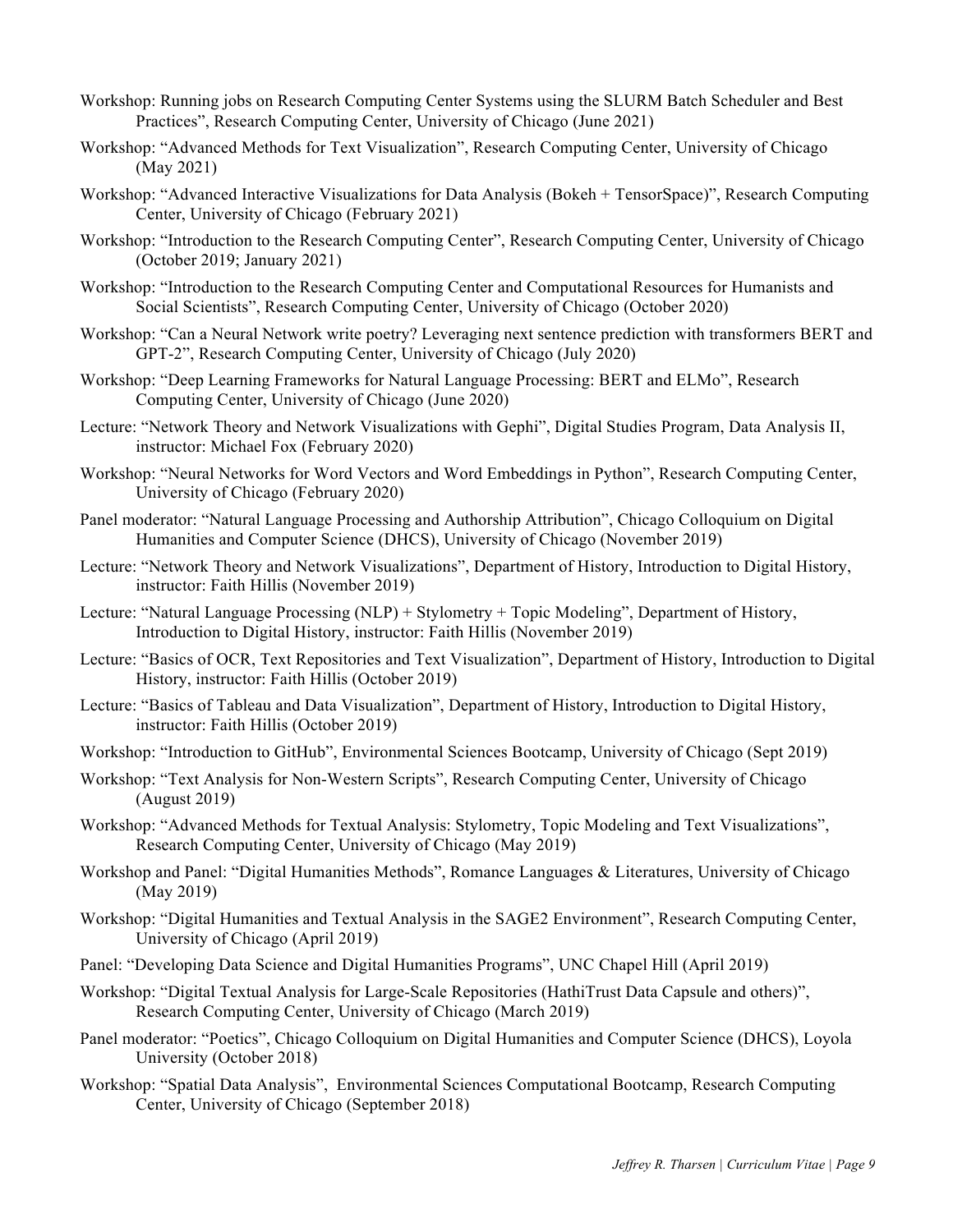- Workshop: "Navigating the HathiTrust Repositories", Research Computing Center, University of Chicago (August 2018)
- Workshop: "Python Programming for Natural Language Processing (NLP) and the Natural Language Toolkit (NLTK)", Research Computing Center, University of Chicago (May 2018)
- Workshop: "Digital Literacy: Introduction to Digital Maps and Data Visualizations", UChicagoGRAD program, University of Chicago (May 2018)
- Workshop: "Digital Literacy: Introduction to Digital Texts, Data Sources and Analytics", UChicagoGRAD program, University of Chicago (May 2018)
- Workshop: "Digital Literacy: Creating a Personal Website and Online Presence", UChicagoGRAD program, University of Chicago (May 2018)
- Workshop: "Introduction to Natural Language Processing (NLP) and the Natural Language Toolkit (NLTK)", Research Computing Center, University of Chicago (March 2018)
- Workshop: "Advanced Interactive Data Visualizations (D3/Javascript)", Research Computing Center, University of Chicago (January 2018)
- Lecture: "Stylometry, K-Means Clustering and Hierarchical Clustering Analyses of Shakespeare, Middleton and 'Sir Thomas More'", English Department, University of Chicago (November 2017)
- Workshop: "Textual Analysis and Visualization Strategies", Research Computing Center, University of Chicago (October 2017)
- Lecture: "Topic Modeling Early English Drama", English Department, University of Chicago (October 2017)
- Lecture: "The Life Cycle of a Digital Humanities Project", Master of Arts Program in the Humanities, University of Chicago (May 2017)
- Panel: "Research Computing's Demand for Humanists, and Vice Versa", Digital Humanities 2017 Conference, McGill University (July 2017)
- Lecture: "The Life Cycle of a Digital Humanities Project", Master of Arts Program in the Humanities, University of Chicago (May 2017)
- Workshop: "Digital Literacy: Introduction to Digital Maps and Data Visualizations", UChicagoGRAD program, University of Chicago (May 2017)
- Workshop: "Digital Literacy: Introduction to Digital Texts, Data Sources and Analytics", UChicagoGRAD program, University of Chicago (April 2017)
- Workshop: "Designing Interactive Data Visualizations (D3/Javascript)", Research Computing Center, University of Chicago (April 2017)
- Workshop: "Digital Literacy: Creating a Personal Website and Online Presence", UChicagoGRAD program, University of Chicago (April 2017)
- Workshop: "Text Analysis and Visualization Strategies for Digital Humanists", Research Computing Center, University of Chicago (February 2017)
- Workshop: "Computational Research Methods : Digital Lexicography, Digital Phonology, Digital Philology", Center for Spatial and Textual Analysis, Stanford University (February 2017)
- Workshop: "Hands-on OCR Training for Historians", Department of History and the Visual Resources Center, University of Chicago (December 2016)
- Lecture: "Optical Character Recognition (OCR) Strategies for Historians and Historiography", Department of History, University of Chicago (November 2016)
- Workshop: "Data Visualization and Interactivity", Computation Institute, University of Chicago (November 2016)
- Lecture: "Premodern Chinese Digital Phonology and Philology", Department of Comparative Literature, University of Chicago (November 2016)
- Lecture: "Digital History and Historiography", Department of History, University of Chicago (October 2016)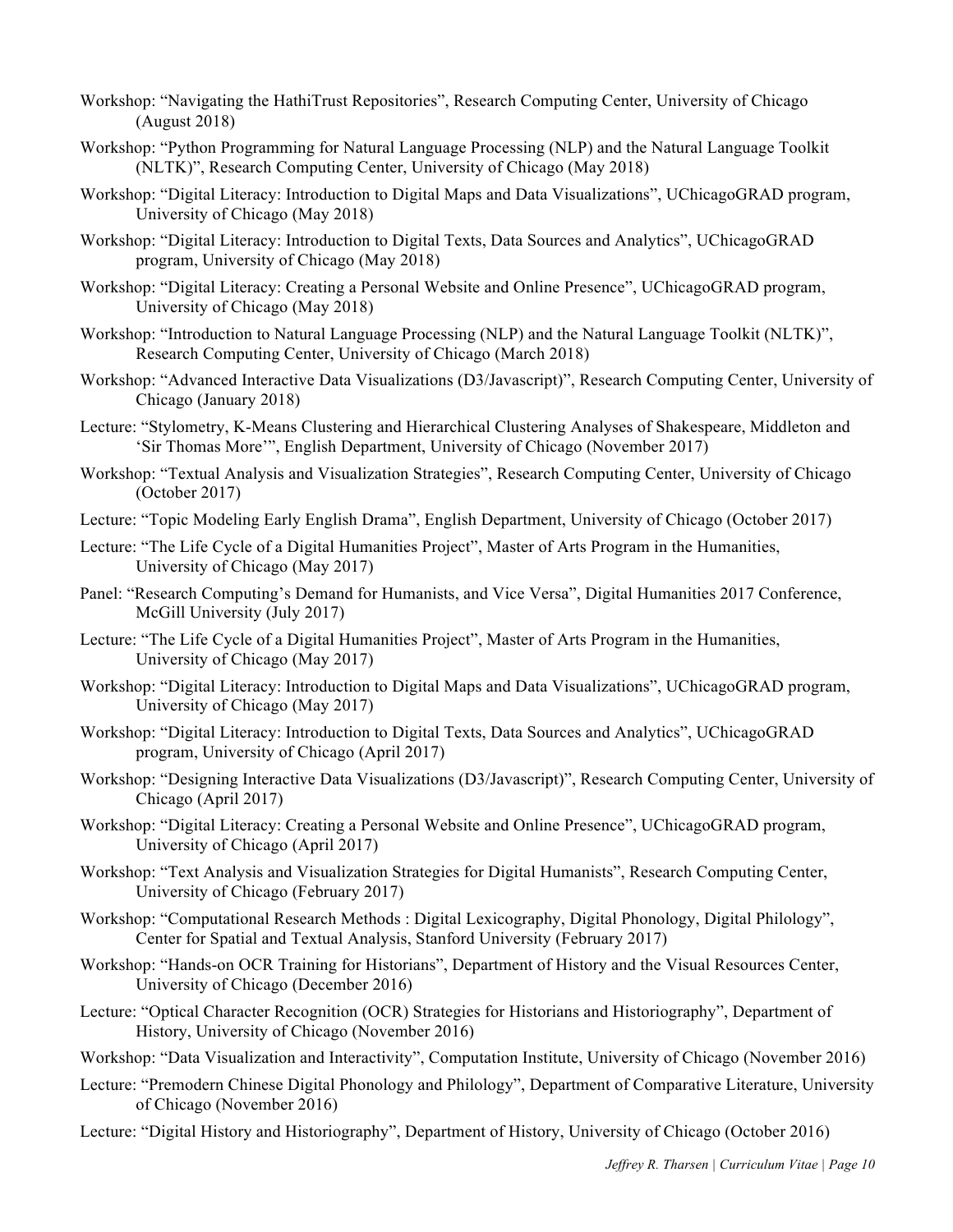- Workshop: "Data Visualization Strategies and Digital Cartography: D3 (Javascript)", Research Computing Center, University of Chicago (April 2016)
- Lecture: "Introduction to HPC, MPI, Curated Datasets and R for Text Mining", Master of Arts Program in the Humanities, University of Chicago (March 2016)

Workshop: "Digital Humanities for Historians", Department of History, University of Chicago (February 2016)

#### **ADDITIONAL TRAINING AND COURSEWORK**

- **National Taiwan University** (Taipei, Taiwan): Dept. of Chinese Literature 中國文學系, February 2005 July 2007 Areas of Study: *The Classic of Poetry*《詩經》; *The Four Books* (四書); *The Chu Ci*《楚辭》; Recently Excavated Manuscripts and Early Confucianism (新出土楚簡與戰國儒學上); Chu Bamboo Manuscripts of the Shanghai Museum (上博楚竹書研究). [*Duration of each course: one year.*]
- **National Taiwan Normal University** (Taipei, Taiwan): Mandarin Training Center, Aug. 2004 Mar. 2007 Areas of Study: Advanced Chinese Composition; Literary Works of Eileen Chang 張愛玲; *The King of Go*《棋王》; *Wonders of Ancient & Modern Times*《今古奇觀》; Zhuangzi《莊子》; Chinese Thought and Society 思想與社會; Early Chinese History; Reading Modern Chinese Academic Articles.
- **University of Chicago** (Chicago, IL), East Asian Languages & Civilizations (Chicago, IL), Sept. 2002 June 2004 Graduate Student at Large, Graham School of Continuing, Liberal, and Prof. Studies (Chicago, IL). Areas of Study: Beginning, Intermediate, Advanced Classical Chinese  $(\overline{\chi} \overrightarrow{\pi} \overrightarrow{\chi})$ ; Intermediate, Advanced Modern Chinese (Mandarin 普通話); Early Chinese Philology and Phonology; Western Zhou Bronze Inscriptions; Early Chinese Redaction Criticism; Sumerian I.
- **Western Washington University** (Bellingham, WA): China Teaching Program, Summer 1998 China Teaching Program TEFL/TESL Certificate awarded August 1998. Areas of Study: TEFL/TESL; Advanced Modern Chinese (Mandarin 普通話); Chinese History; Chinese Culture.
- **Portland Community College** (Portland, OR): Chinese Department, Sept. 1997 June 1998 Area of Study: Intermediate Chinese (Mandarin 普通話).
- **Ludwig-Maximilian-Universität München** (Munich, Germany), October 1995 August 1996 Areas of Study: Advanced German (Literature; Composition); Sociology; Immigration Studies; Beginning Chinese (Mandarin 普通話).
- **Université de Nancy II, Facultés de Lettres et de Droit** (Nancy, France), Sept. 1994 July 1995 Areas of Study: Advanced French (Literature; Composition; Poetics); Linguistics; Human and Economic Geography (at C.U.E.P.); Advanced German (at Goethe Institut, Nancy).
- **Portland State University** (Portland, OR), September 1993 June 1994 Area of Study: Advanced Swedish Language and Literature.

#### **OTHER SERVICE**

American Youth Soccer Organization (AYSO), Head Coach, 8U/10U/12U, 2016-2020

Boy Scouts of America, Cub Scout Troop 3599 Den Leader, 2017-2021

*Last updated: January 2022*